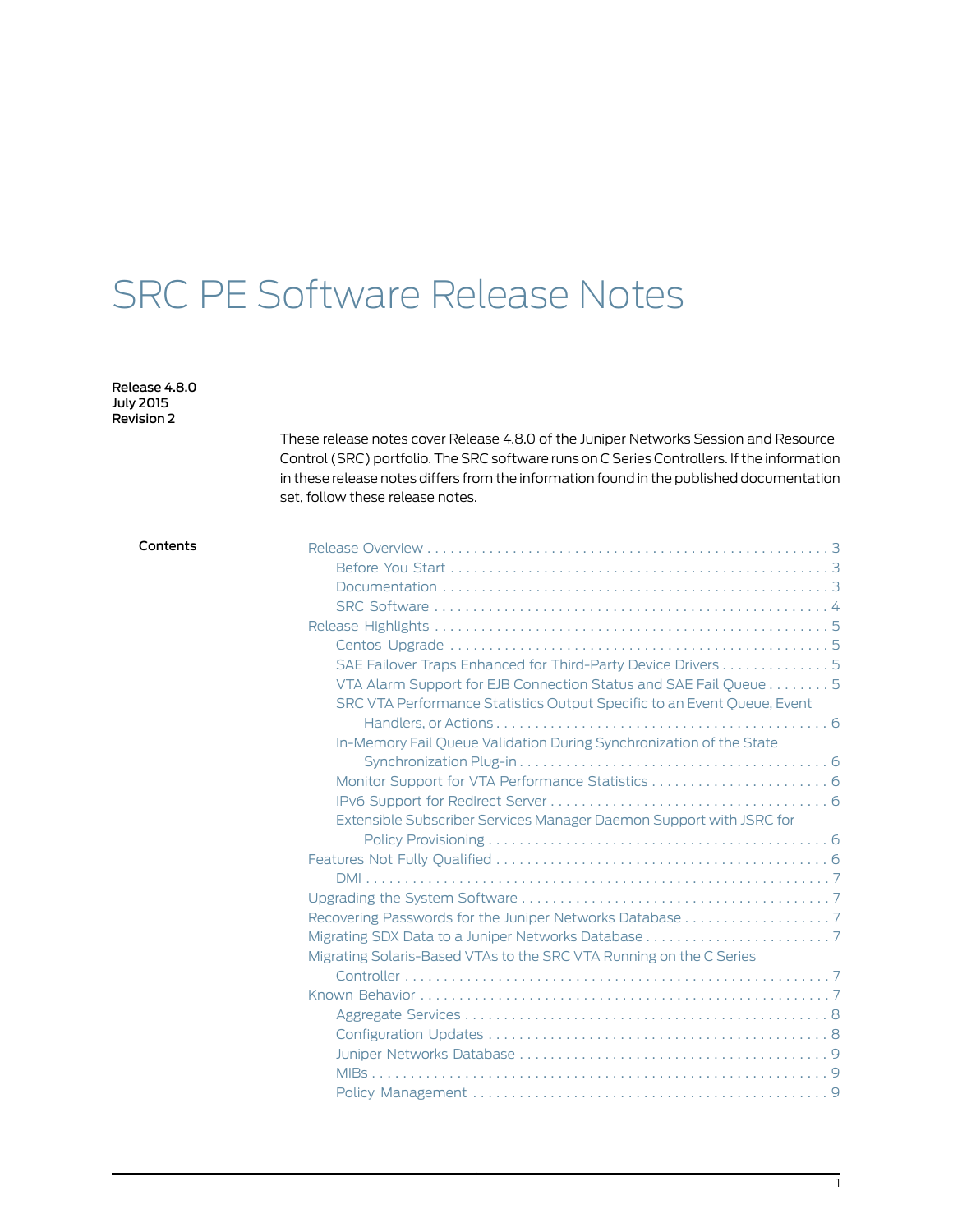| Migrating VTAs Running on Solaris to SRC VTA Running on the C Series |
|----------------------------------------------------------------------|
|                                                                      |
| Migrating the C Series Controller to Software Release 4.8.0 13       |
|                                                                      |
|                                                                      |
|                                                                      |
|                                                                      |
|                                                                      |
|                                                                      |
|                                                                      |
|                                                                      |
|                                                                      |
|                                                                      |
|                                                                      |
|                                                                      |
|                                                                      |
|                                                                      |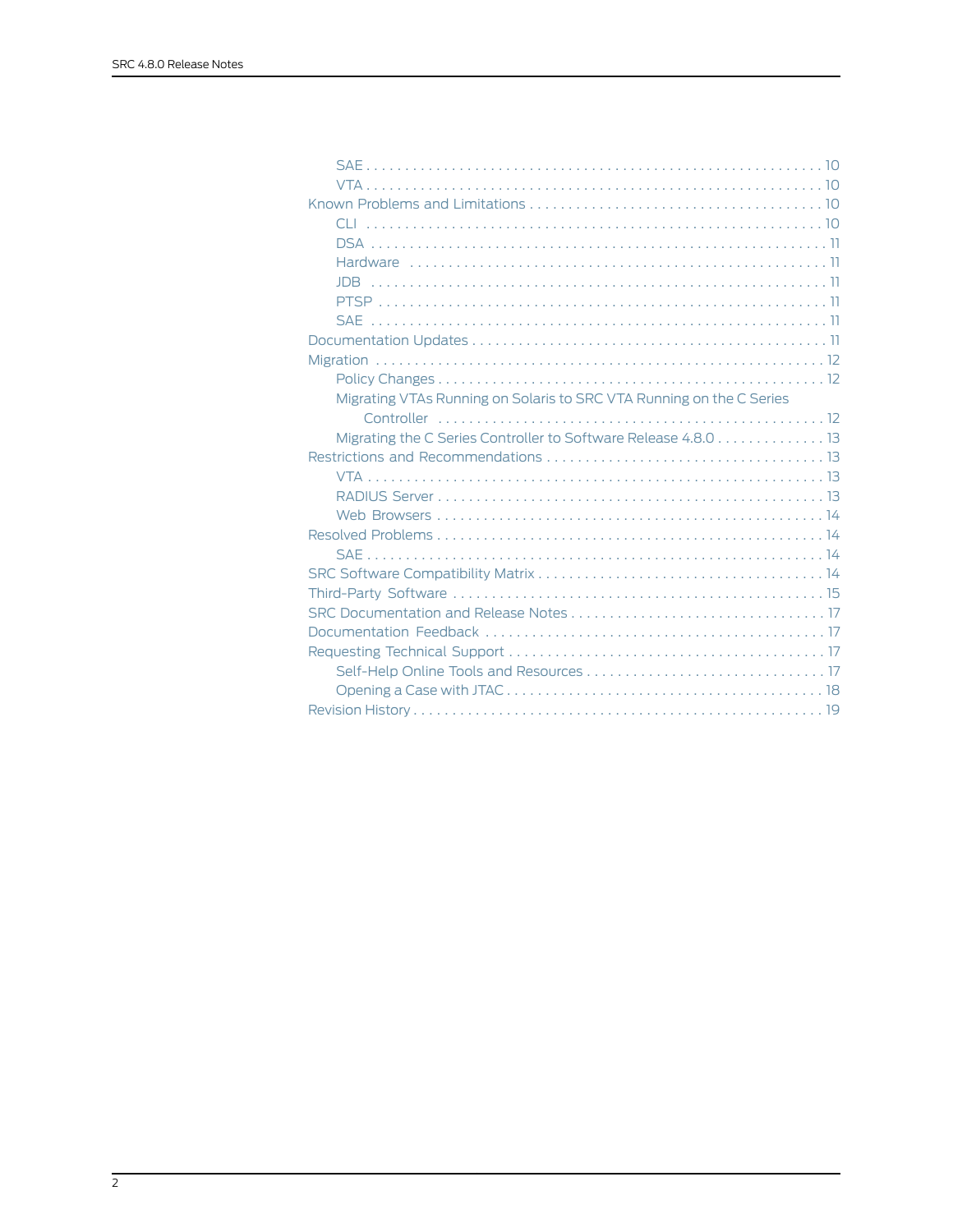# <span id="page-2-0"></span>Release Overview

If the information in your current release notes differs from the information found in the other documentation sources, follow the *SRC PE Release Notes*.

## <span id="page-2-1"></span>Before You Start

Before you use your new software, read these *Release Notes* in their entirety, especially the section *Known Problems and Limitations*. You need the following documentation to fully understand all the features available in Release 4.8.0:

- These *SRC 4.8.0 Release Notes*, which describe the changes between Releases 4.7.0 and 4.8.0.
- The 4.8.0 SRC Policy Engine (SRC PE) software documentation set, which provides detailed information about features available in Release 4.8.x.

If the information in your current release notes differs from the information found in the other documentation sources, follow the *Release Notes*.

# <span id="page-2-2"></span>**Documentation**

The SRC 4.8.x SRC PE core documentation set consists of several manuals and is available only in electronic format. Refer to the following table to help you decide which document to use.

| <b>Task</b>                                                    | <b>Related Documentation</b>                           |
|----------------------------------------------------------------|--------------------------------------------------------|
| Install the C Series Controller.                               | C Series Controllers C3000 and C5000 Hardware<br>Guide |
|                                                                | C Series Controllers C2000 and C4000 Hardware<br>Guide |
| Get up and running quickly.                                    | C3000 and C5000 Quick Start Guide                      |
|                                                                | C2000 and C4000 Quick Start Guide                      |
| Learn about the general operation of the SRC software.         | <b>SRC PE Getting Started Guide</b>                    |
| Perform basic configuration of a C Series Controller.          | <b>SRC PE Getting Started Guide</b>                    |
| Use the SRC CLI.                                               | <b>SRC PE CLI User Guide</b>                           |
| Use the License Manager and directory events.                  | <b>SRC PE Getting Started Guide</b>                    |
| Use the SAE, Juniper Networks routers, NIC, ACP, SSR, and SIC. | <b>SRC PF Network Guide</b>                            |
| Use the SNMP agent and logging utilities.                      | SRC PE Monitoring and Troubleshooting Guide            |
| Integrate external network devices into the SRC network.       | <b>SRC PE Network Guide</b>                            |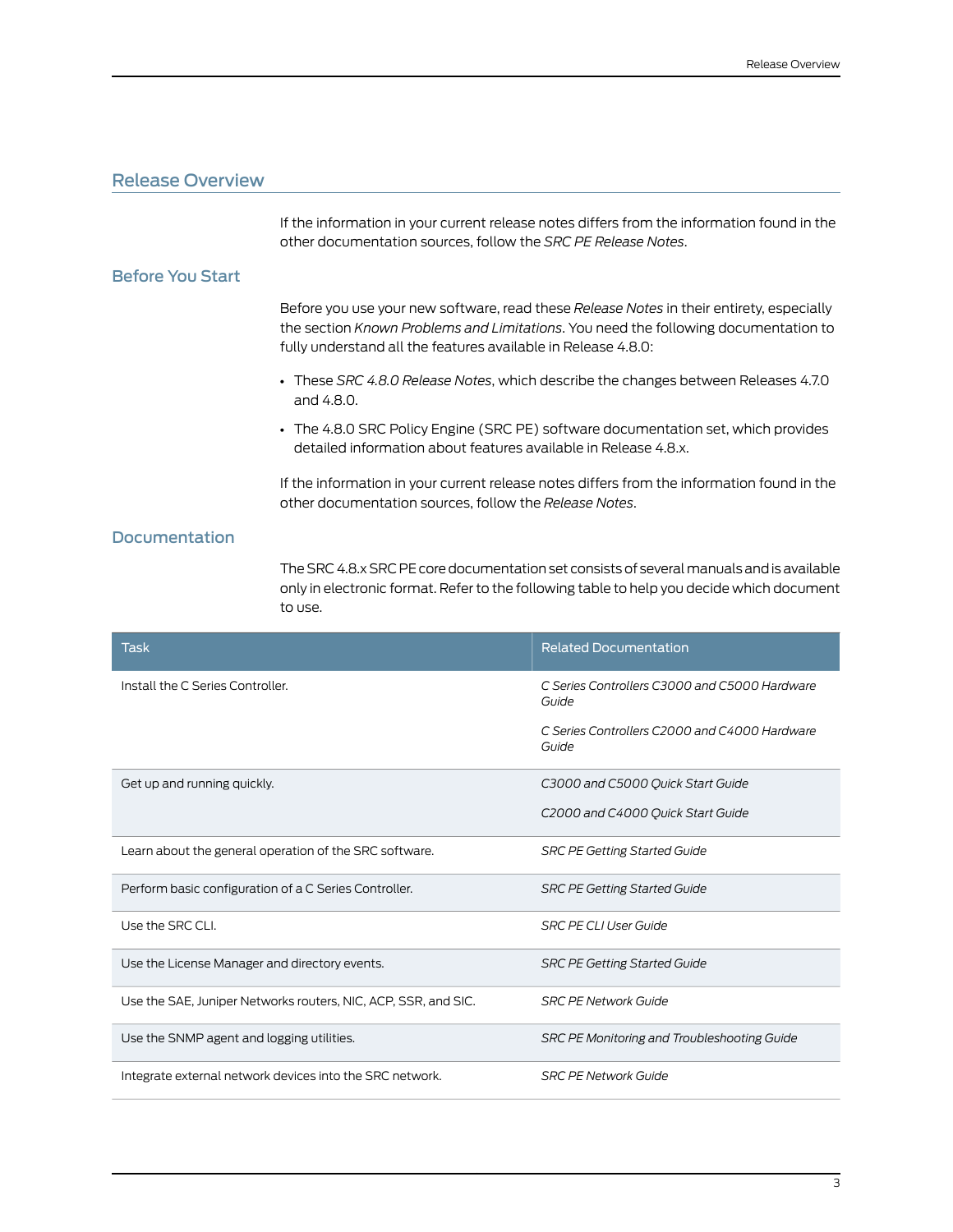| Task                                                                                                                                                                                                                                                                                                                                                                                           | <b>Related Documentation</b>                      |
|------------------------------------------------------------------------------------------------------------------------------------------------------------------------------------------------------------------------------------------------------------------------------------------------------------------------------------------------------------------------------------------------|---------------------------------------------------|
| Work with SRC services and policies.                                                                                                                                                                                                                                                                                                                                                           | <b>SRC PE Services and Policies Guide</b>         |
| Work with SRC subscribers and subscriptions.                                                                                                                                                                                                                                                                                                                                                   | <b>SRC PE Subscribers and Subscriptions Guide</b> |
| Use the enterprise portals.                                                                                                                                                                                                                                                                                                                                                                    | SRC Sample Applications Guide                     |
| Use the residential portal.                                                                                                                                                                                                                                                                                                                                                                    | <b>SRC Sample Applications Guide</b>              |
| Use the C-Web interface to configure the SRC software.                                                                                                                                                                                                                                                                                                                                         | SRC PE C-Web Interface Configuration Guide        |
| Get specific information about commands and statements for:                                                                                                                                                                                                                                                                                                                                    | SRC PE CLI Command Reference, Volume 1            |
| • CLI and system<br>Juniper Networks database<br>• Service Activation Engine (SAE)<br>• Network Information Collector (NIC)<br>• Session State Registrar (SSR)<br>• Subscriber Information Collector (SIC)<br>• SNMP agent<br>SRC Admission Control Plug-In (SRC ACP)<br>• Volume Tracking Application (VTA)<br><b>SRC License Management</b><br>• Common Object Services (COS) Naming Service |                                                   |
| Get specific information about commands and statements for:<br>• Services<br>• Policies<br>Subscribers<br>• Redirect server<br><b>External Subscriber Monitor</b><br>• Application Server<br>• Dynamic Service Activator<br>• IP Multimedia Subsystem (IMS)<br>• Diameter application<br>• Juniper Policy Server (JPS)                                                                         | SRC PE CLI Command Reference, Volume 2            |

The entire documentation set, including the release notes, in PDF format is available on the Juniper Networks website:

<http://www.juniper.net/techpubs/software/management/src/>

# <span id="page-3-0"></span>SRC Software

The SRC software for C Series Controllers is preinstalled on the device and available on the USB storage device supplied with the platform.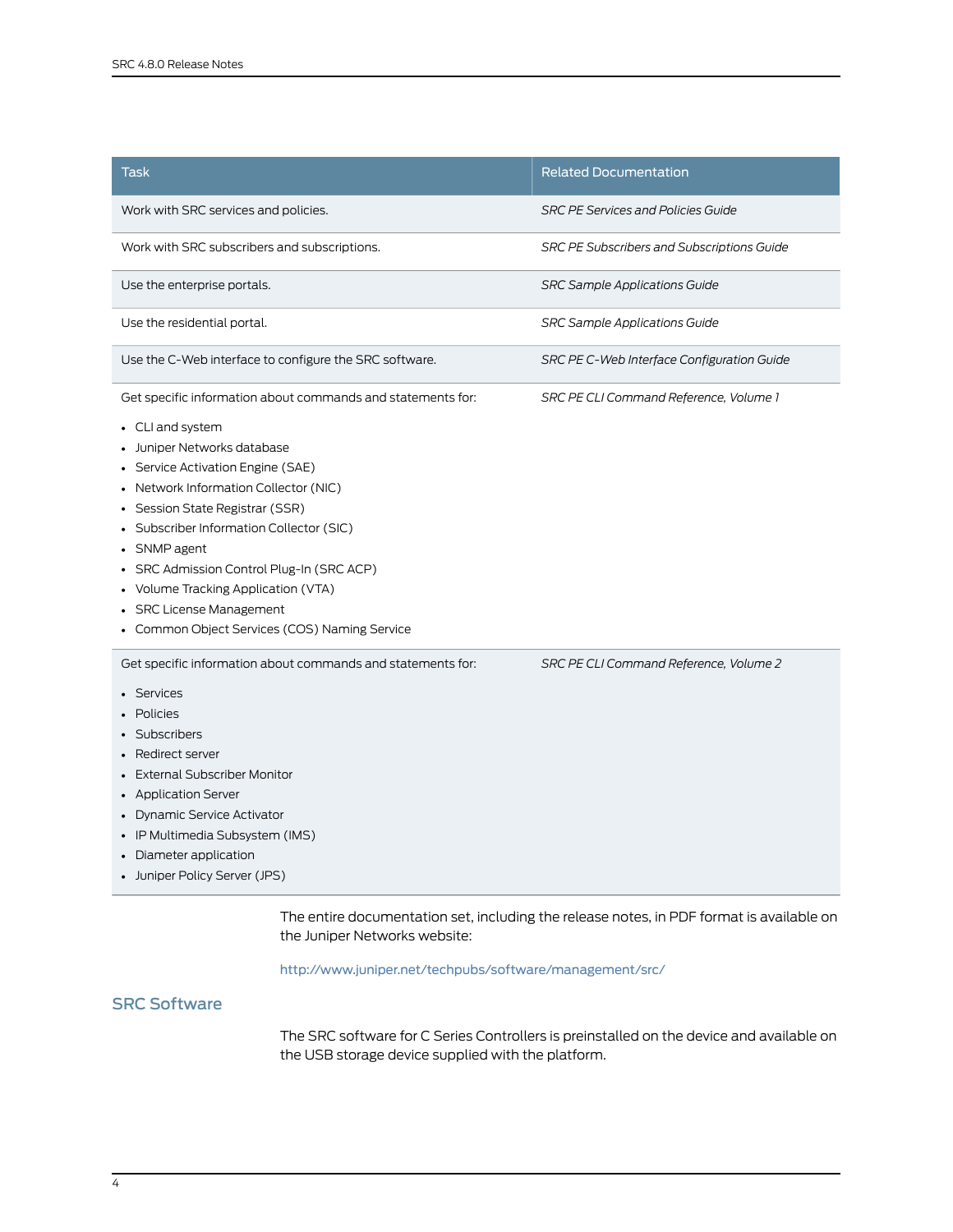You can also download the SRC software and the product release notes from the Juniper Networks website at:

<https://www.juniper.net/support/downloads/?p=src#sw>

# <span id="page-4-0"></span>Release Highlights

Highlights include the following product enhancements:



NOTE: The SRC software runs on C Series Controllers—a range of hardware platforms. The SRC 4.8.0 software contains the features found in the SRC 4.7.0 release plus the features listed in this section. The SRC 4.8.0 software may contain references to the service activation engine (SAE) Release version 7.14.0. The SRC 4.8.0 software does not run on discontinued C2000 and C4000 controllers because of hardware incompatibility.

#### <span id="page-4-2"></span><span id="page-4-1"></span>Centos Upgrade

The base operating system of SRC software has now been upgraded from Centos 4.9 to Centos 6.5. To migrate to SRC Release 4.8.0, please see [Migrating](#page-12-0) the C Series [Controller](#page-12-0) to Software Release 4.8.0 on page 13.

#### <span id="page-4-3"></span>SAE Failover Traps Enhanced for Third-Party Device Drivers

The routerConnUp and routerConnDown traps are now enhanced to notify the SAE when the third-party device driver is appointed or dismissed as a master.

### VTA Alarm Support for EJB Connection Status and SAE Fail Queue

Whenever the SAE fails to restore the connection to the SRC VTA, events are added to the SAE fail queue of the SRC VTA. The addition of events to the SAE fail queue increases the fail queue size and leads to the consumption of a substantial amount of disk space in the memory partition. The SAE polls the fail queue size at regular intervals (every 90 seconds) and checks the free space in the disk. If the free disk space is less than the configured minimum free disk space value, the SAE stops adding the events to the fail queue. You can use the min-free-diskspace-percentage option under the [edit shared sae group *group-name* configuration plug-ins vta-failqueue-size-config] hierarchy level to configure the minimum free disk space required to add the events in the fail queue.

The juniSdxSaeVTAFailQueueSize MIB entry is newly introduced to store the sum of all SAE VTA fail queue sizes. In addition to this, the saeVtaFailQueueSize performance trap is introduced to signal the increasing fail queue size of the SRC VTA. To enable the saeVtaFailQueueSize performance trap, configure the saeVtaFailQueueSize option under the edit snmp notify alarm category sae alarm hierarchy level.

The vtaEjbConnectionStatus event trap is newly introduced to signal the EJB connection state changes. You can enable the vtaEjbConnectionStatus event trap by configuring the vtaEjbConnectionStatus option under the edit snmp notify event category sae-plugin hierarchy level.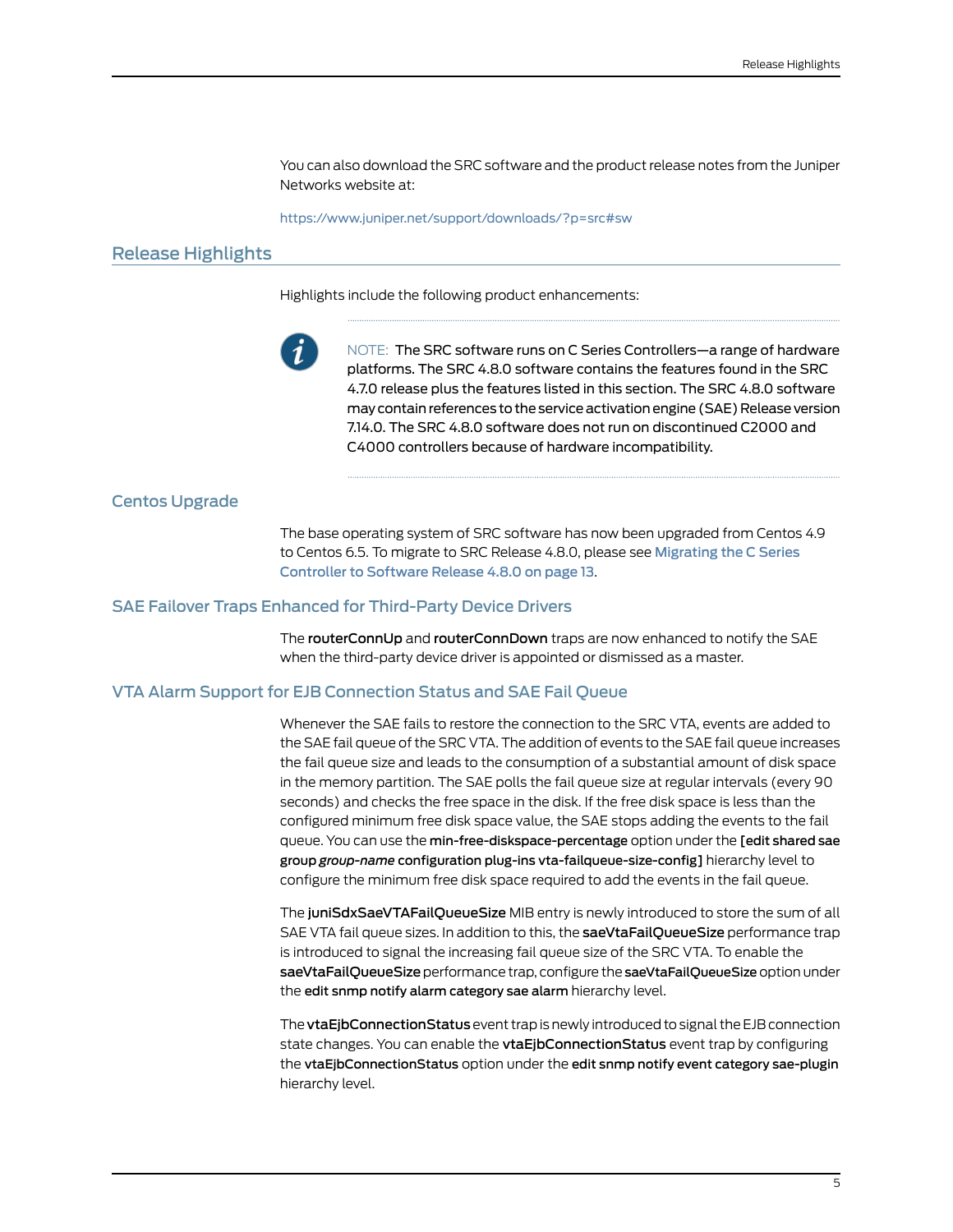# <span id="page-5-0"></span>SRC VTA Performance Statistics Output Specific to an Event Queue, Event Handlers, or Actions

The event-queue, event-handler *event-handler-name*, and actions *action-name* options are newly introduced in the show vta statistics performance group *name* command to view the performance statistics of an event queue, event handlers, or actions separately.

# <span id="page-5-1"></span>In-Memory Fail Queue Validation During Synchronization of the State Synchronization Plug-in

You can now configure a threshold for the in-memory fail queue size to raise an SNMP event trap by using the fail-queue-size-during-sync *fail-queue-size-during-sync* option that is newly introduced under the edit shared sae configuration plug-ins state-synchronization hierarchy level. The trap is used to notify about the constant increase in the heap usage due to events stored in the queue. The SRC software adds the events to the queue even after raising the trap.

The newly introduced sspluginSyncFailQueueSize event trap is raised if the plug-in events stored in the in-memory fail queue during synchronization exceeds the configured threshold. If the plug-in events stored in the in-memory fail queue decreases and falls below the configured threshold, the raised sspluginSyncFailQueueSize event trap is cleared.

#### <span id="page-5-3"></span><span id="page-5-2"></span>Monitor Support for VTA Performance Statistics

The SRC software now enables you to monitor SRC VTA group-specific performance statistics of event queue, event handler, and action collectively or separately at an interval by using the newly introduced monitor vta statistics group command.

#### IPv6 Support for Redirect Server

You can now use the newly introduced redirect-server ipv6-redirect and redirect-server ipv6-redirect https configuration statements to configure the redirect server for handling IPv6 requests. The redirect-server ipv6-redirect statement enables you to define the TCP port on which the redirect server runs. The redirect-server ipv6-redirect https statement enables you to configure the certificate details for HTTPS IPv6 connection and the HTTPS port on which the redirect server runs.

The redirect server uses the other common configuration details (such as request rate, ports configured for IP traffic redirection, and so on) for handling both IPv4 and IPv6 requests.

# <span id="page-5-5"></span><span id="page-5-4"></span>Extensible Subscriber Services Manager Daemon Support with JSRC for Policy Provisioning

The SRC software includes support for Extensible Subscriber Services Manager Daemon (ESSMD). This feature enables you to provision JSRC policy rules through operation scripts.

# Features Not Fully Qualified

The SRC Release 4.8.x documentation set describes some features that are present in the code, but that have not yet been fully qualified by Juniper Networks. These features will be fully tested and supported in a future release. We expect these features to operate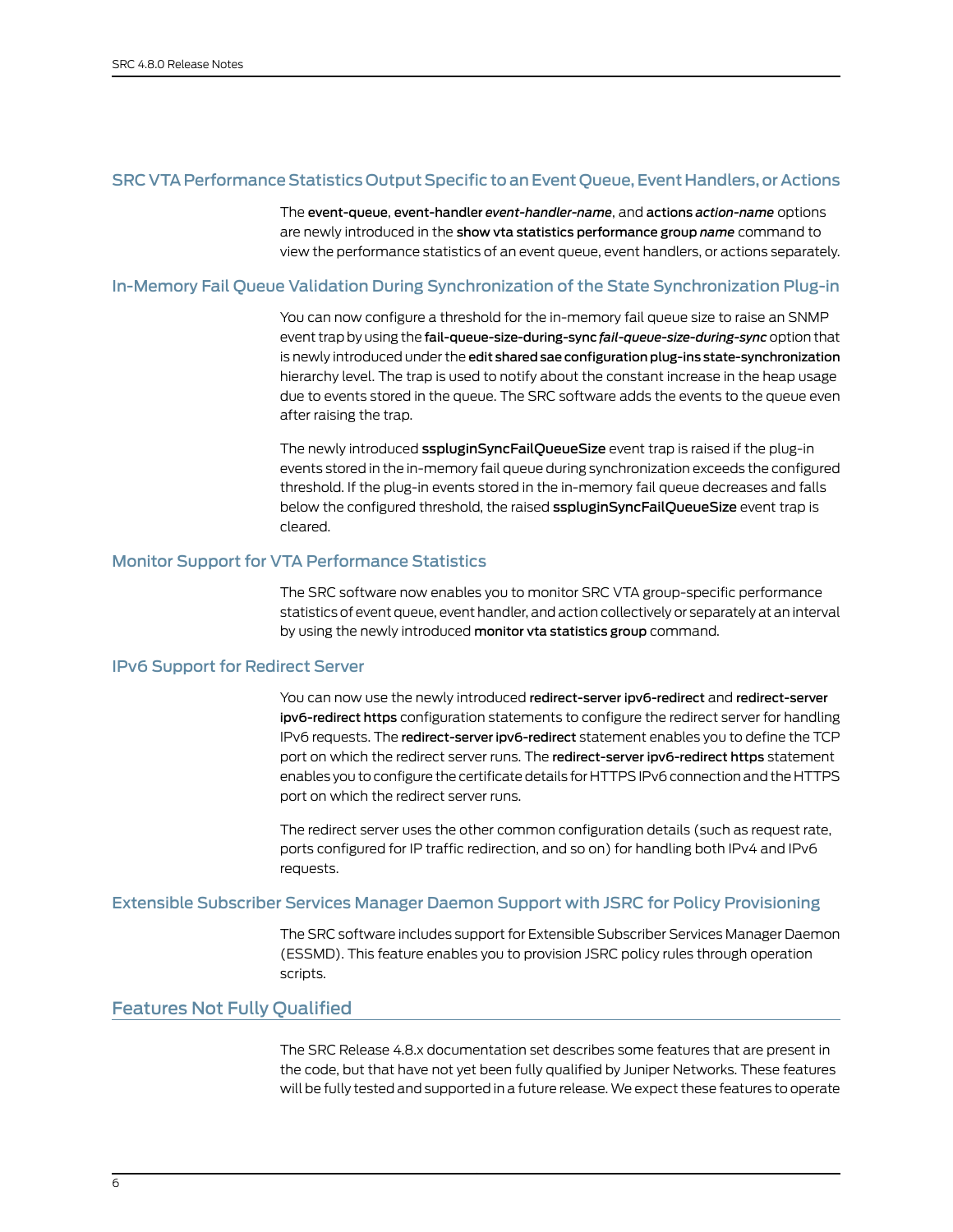as documented; however, if you use any of these features before they have been fully qualified, it is your responsibility to ensure that the feature operates correctly in your targeted configuration.

The following features are available in the product, but they are not fully qualified in this release.

#### <span id="page-6-0"></span>DMI

• Using the SRC Device Management Interface (DMI) driver and Junos Space, the SRC software can manage DMI devices connected to routers that run on Junos. This feature is supported only for demonstration purposes.

#### <span id="page-6-1"></span>Upgrading the System Software

You cannot directly upgrade to SRC Release 4.8.0 from earlier releases, because the SRC Release 4.8.0 uses Centos 6.5. To migrate to SRC Release 4.8.0, please see [Migrating](#page-12-0) the C Series [Controller](#page-12-0) to Software Release 4.8.0 on page 13.

# <span id="page-6-3"></span><span id="page-6-2"></span>Recovering Passwords for the Juniper Networks Database

The documentation does not disclose the default passwords that the Juniper Networks database uses. If you need access to these passwords or need to recover a password, contact Juniper Networks Technical Assistance Center (JTAC) for assistance.

#### <span id="page-6-4"></span>Migrating SDX Data to a Juniper Networks Database

If you have an existing SDX installation and want to migrate your data from the directory storing the SDX data to the Juniper Networks database on an SRC platform, contact Juniper Networks Professional Services.

## <span id="page-6-5"></span>Migrating Solaris-Based VTAs to the SRC VTA Running on the C Series Controller

To run both Solaris-based VTAs and SRC VTAs (running SRC Release 4.2 and later) in the same SRC network, the Solaris-based VTAs must be running SRC Release 4.1 software.

If you have Solaris-based VTAs running and want to migrate to the SRC 4.8 VTA, contact Juniper Networks Professional Services for assistance in the migration.

# Known Behavior

This section describes certain SRC software behaviors and related issues to clarify how the system works.

For the most complete and latest information about known defects, use the Juniper Networks online [Problem](https://prsearch.juniper.net) Report Search application.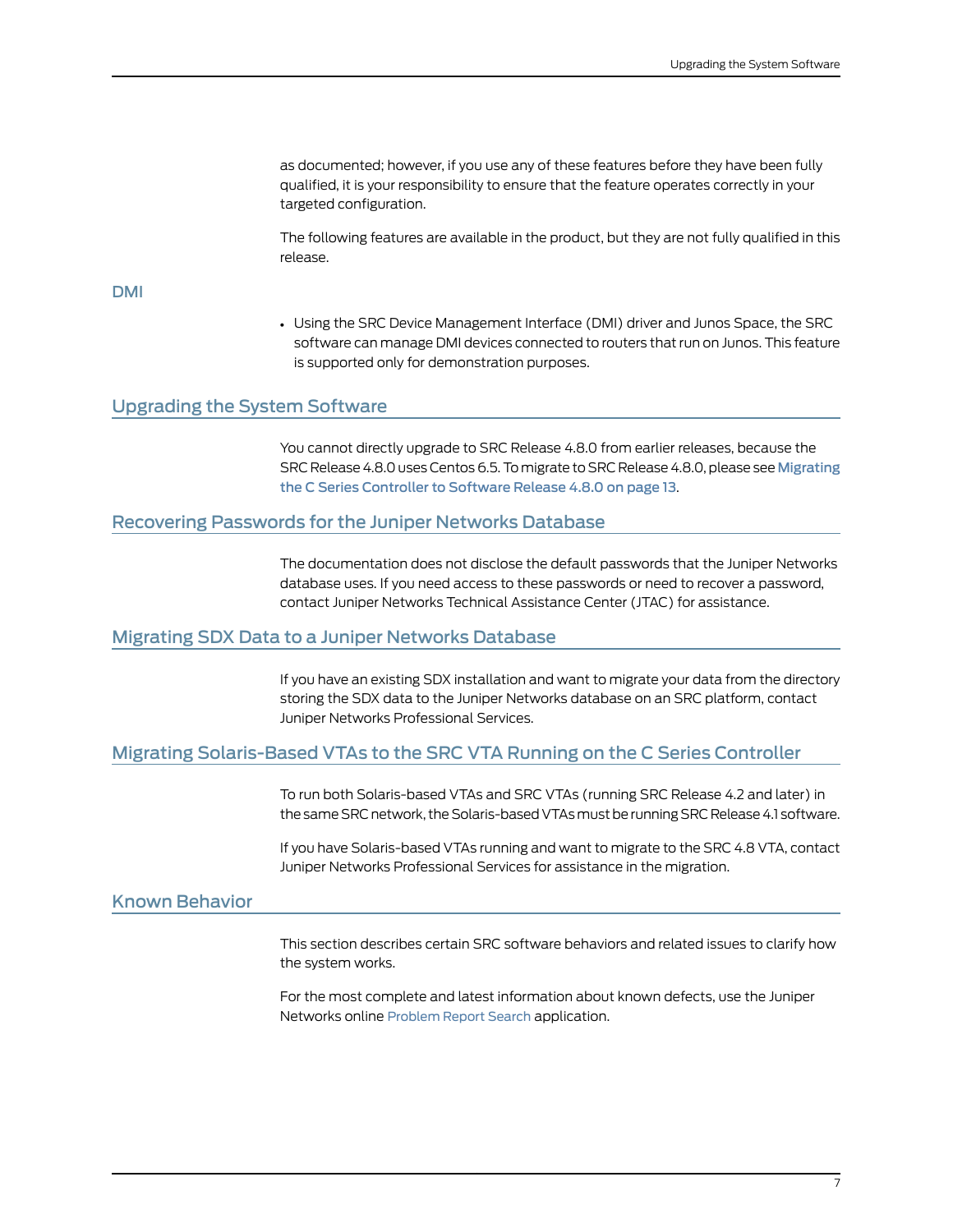# <span id="page-7-0"></span>Aggregate Services

• NIC does not map primary username to managing SAE in aggregate services.

If you use aggregate services and specify a primary username for a subscriberreference expression, note that the configuration scenarios provided with the NIC do not provide a mapping from a primary username to the managing SAE. Consider using the login name instead. If you want to use the primary username as the subscriber reference expression for a fragment service, contact Juniper Networks Professional Services for assistance with setting up the NIC configuration to resolve the primary username to locate the managing SAE.

#### <span id="page-7-1"></span>Configuration Updates

• When you use the load merge, load override, or load replace command at any hierarchy level, the command loads all the configuration in the specified file.

If you want to load the configuration for a specified hierarchy level:

- Ensure that the file contains the sdx: current=true text to identify the level at which the configuration is to be loaded.
- Run a load command with the relative option at the level at which you want to update the configuration.

If a file contains configuration statements other than those at and below the level identified by sdx:current=true, the command disregards the other statements.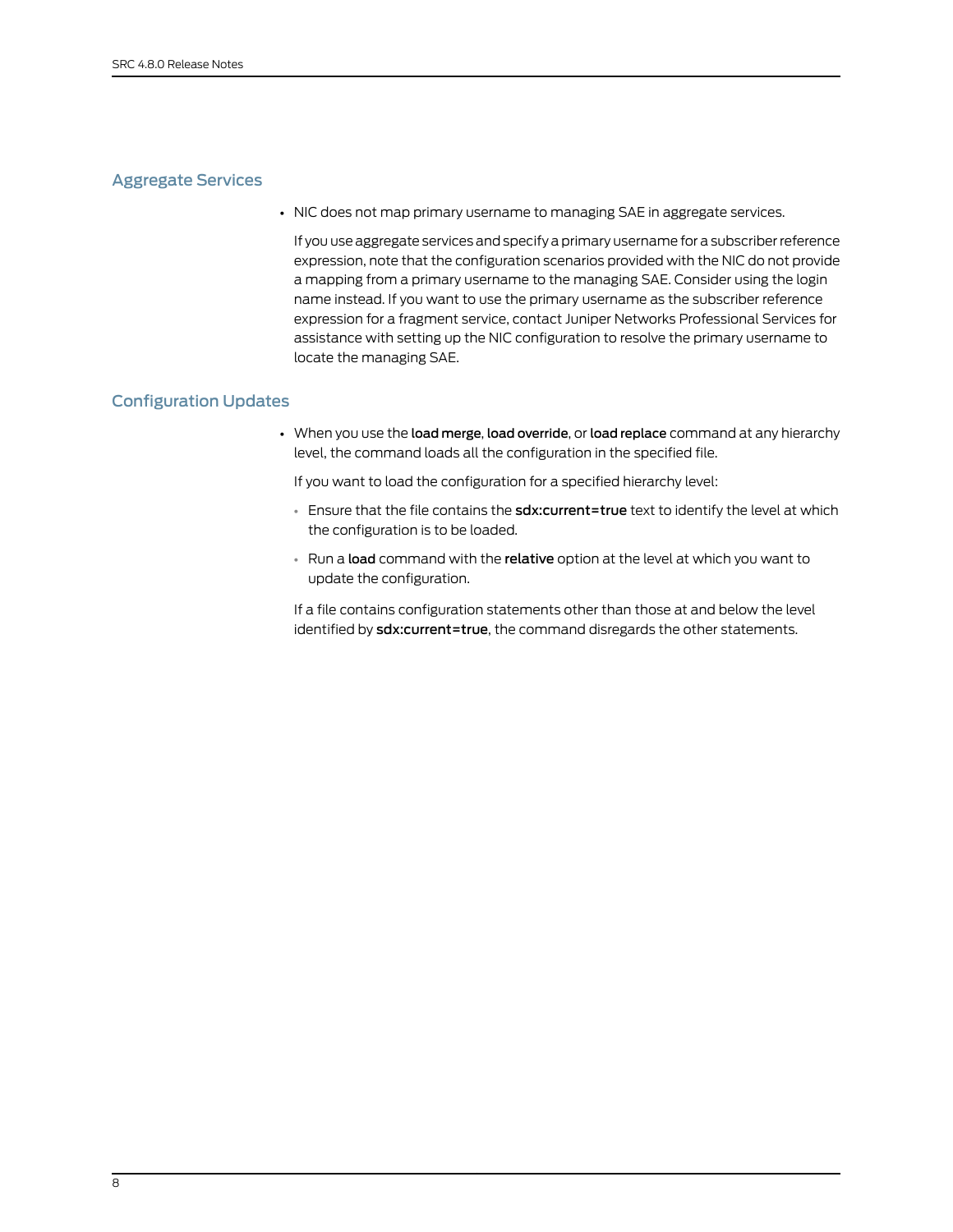If you enter a load command with the relative option and the file does not contain the text **sdx:current=true**, you receive a message indicating that the configuration cannot be loaded.

#### <span id="page-8-0"></span>Juniper Networks Database

• Recommendations for use of multiple primary Juniper Networks databases.

We recommend that you configure two to four Juniper Networks databases as primary databases in a community. If you plan to use more than two Juniper Networks databases in a primary role and expect to have frequent updates to the Juniper Networks database, we recommend that you test your application scenario with a projected traffic load. For assistance testing your application scenario, contact Juniper Networks Professional Services or JTAC.

#### <span id="page-8-1"></span>MIBs

• Recommendations for use of latest SNMP MIBs that the SRC software supports in this release.

We recommend that you download the latest MIBs from the Juniper Networks website at

[http://www.juniper.net/techpubs/en\\_US/src/information-products/pathway-pages/c-series/index.html](http://www.juniper.net/techpubs/en_US/src/information-products/pathway-pages/c-series/index.html) while using the latest version of the SRC software.

### <span id="page-8-2"></span>Policy Management

• Use care when modifying configurations with other policy management tools for interfaces on JunosE routers that are managed by the SRC software.

When applying policies to interfaces on JunosE routers that are managed by the SRC software, carefully consider using other policy management tools, such as CLI, RADIUS, CoA, or Service Manager. Policies that are applied to the interface before SRC management begins, such as at access-accept time, are properly replaced. However, if other policy managers change existing policies while SRC management is active, problems can occur.

• If you have a preconfigured policy through CLI or RADIUS as part of subscriber PVC/VLAN provisioning, the existing policy becomes inactive and the SAE manages the subscriber interface. When the SAE stops managing the interface, the preconfigured policy becomes active. However, if you change the policy on the interface using CLI or CoA, problems can occur.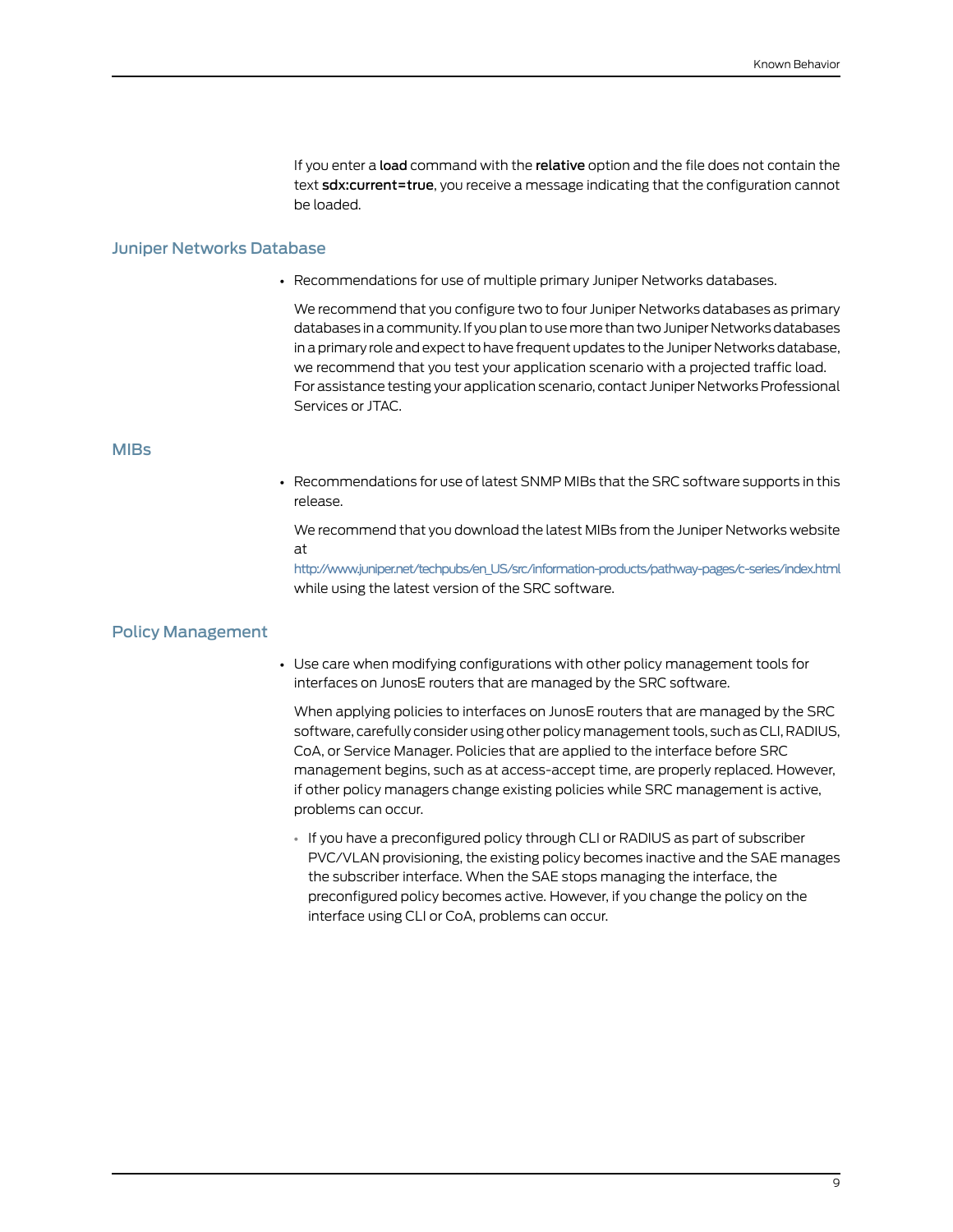• If you have a policy in Access-Accept, the existing policy becomes inactive and the SAE manages the interface.

<span id="page-9-0"></span>SAE

• When you configure an interface classifierrule under the [edit sharedclassification-script interface classifier] hierarchy level, the changes do not take effect immediately on the SRC software. For a workaround, see the PR record. [PR973224](https://prsearch.juniper.net/PR973224)

<span id="page-9-1"></span>VTA

• In SRC 4.1 and earlier software releases, the SRC VTA provided a public Enterprise Java Bean (EJB)-based API. In the SRC 4.2.x software release, this API has been deprecated. It may be removed in a future release. In SRC 4.2.0 and later software releases, the EJB-based API has been replaced with a SOAP API that provides the same functionality.

# <span id="page-9-2"></span>Known Problems and Limitations

This section identifies known problems and limitations in this release.

For the most complete and latest information about known defects, use the Juniper Networks online [Problem](https://prsearch.juniper.net) Report Search application.

<span id="page-9-3"></span>CLI

- The SRC software supports VSA definitions only in the format Vendor-Specific.4874.<vsa#>.<type>, even though the SRC software accepts other formats too. [PR939170](https://prsearch.juniper.net/PR939170)
- When you load backup configuration from XML or text file by using the load replace command, the CLI displays a null pointer exception because of the new logrotate files added in the SRC Release 4.8.0. The load merge and load override commands load the backup configuration without any error. For a workaround, see the PR record. [PR1039688](https://prsearch.juniper.net/PR1039688)
- Remote authentication (TACACS or RADIUS) is not working after migrating to the SRC Release 4.8.0, because the remote user is not getting mapped to the TACACS or RADIUS user. For a workaround, see the PR record. [PR1049786](https://prsearch.juniper.net/PR1049786)
- File operational commands (for example, the file list command) are not working when used with usb:// url. For a workaround, see the PR record. [PR1050706](https://prsearch.juniper.net/PR1050706)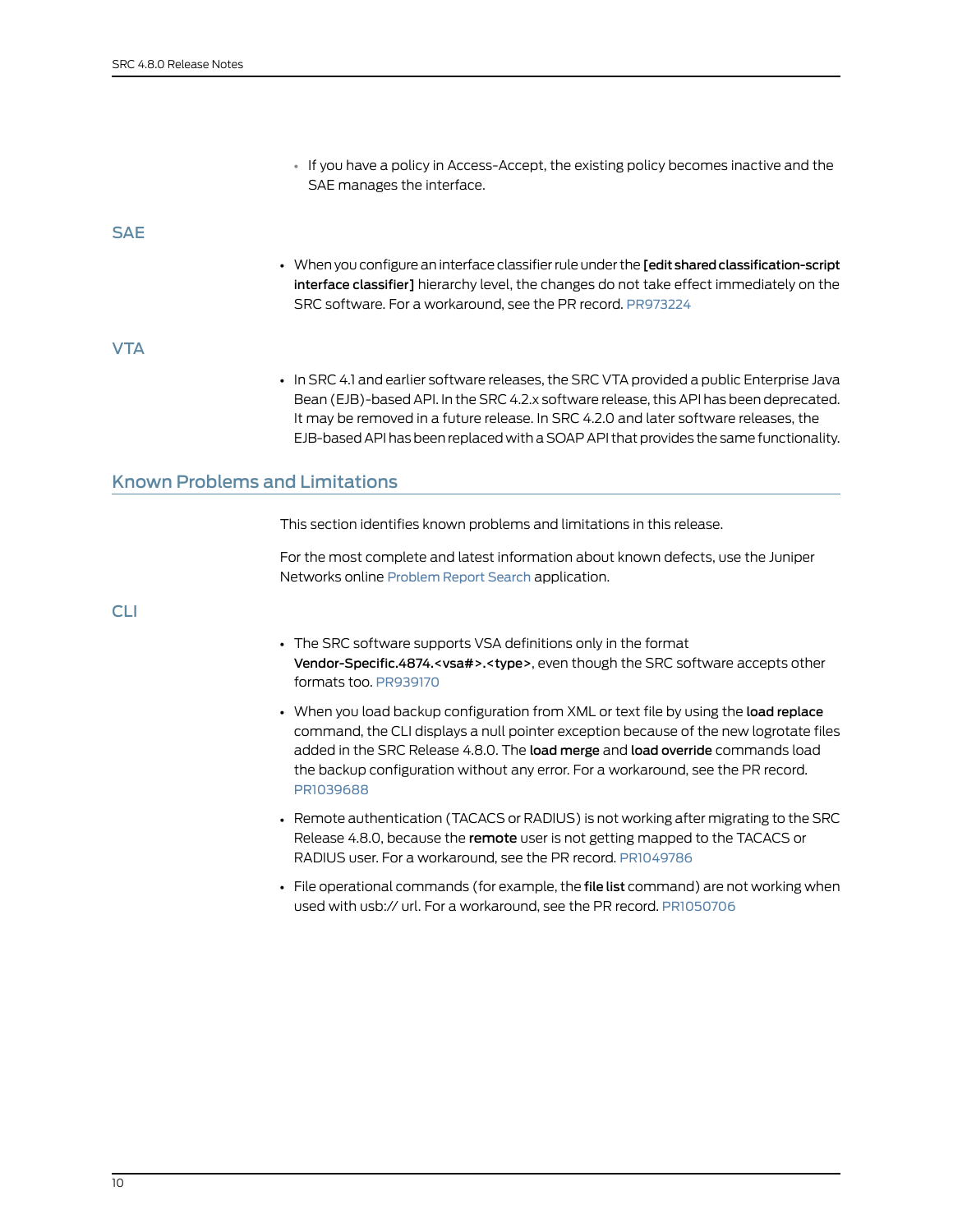<span id="page-10-3"></span><span id="page-10-2"></span><span id="page-10-1"></span><span id="page-10-0"></span>

| <b>DSA</b>                   | • When upgrading the DSA RPM, a ZIP warning message Local Entry CRC does not<br>match CD: WEB-INF/bootstrap.properties is displayed but the RPM is installed<br>successfully. The DSA functionalities are not impacted so you can ignore this warning                                                                                                                                |
|------------------------------|--------------------------------------------------------------------------------------------------------------------------------------------------------------------------------------------------------------------------------------------------------------------------------------------------------------------------------------------------------------------------------------|
| <b>Hardware</b>              | message. PR1048403                                                                                                                                                                                                                                                                                                                                                                   |
|                              | • SRC Release 4.8.0 has been updated to run on Centos 6.5. However, this operating<br>system does not support older C series controllers (C2000 and C4000) because of<br>hardware incompatibility. PR1049794                                                                                                                                                                         |
| <b>JDB</b>                   |                                                                                                                                                                                                                                                                                                                                                                                      |
|                              | • When deleting the JDB community in secondary node, the SRC software sometimes<br>displays a service unavailable exception but sets the mode to standalone and retains<br>the replication agreement. If the community is configured again, the erroneous attributes<br>in the agreement sometimes affect the replication feature. For a workaround, see the<br>PR record, PR1042609 |
| <b>PTSP</b>                  |                                                                                                                                                                                                                                                                                                                                                                                      |
|                              | • Subscribers get some services activated without subscription, if services refer to the<br>same policy group. For example, if a subscriber is only subscribed to Internet-Bronze,<br>Internet-Gold may get activated if both the services refer to the same policy group.<br>PR906540                                                                                               |
| <b>SAE</b>                   |                                                                                                                                                                                                                                                                                                                                                                                      |
|                              | • The show sae drivers device-name command displays the number of junos-ise and<br>junos-ptsp devices that are not currently connected. PR904065                                                                                                                                                                                                                                     |
|                              | • After you change IP address and then restart the components such as SAE and NIC,<br>the newly changed addresses are not displayed in the sminfo.log file. PR904184                                                                                                                                                                                                                 |
|                              | • The service associated with the incorrect ESSMD policy exists in SAE but not in the MX<br>series router if the Diameter component in the SRC software or Diameter service in the<br>router is restarted before the router sends a session-sync-AAR message with failed<br>policy information to SAE. PR1049102                                                                     |
|                              | • SAE RADIUS local address and SAE real portal address are not getting updated properly<br>after installing the SRC Release 4.8.0. As a workaround, you must manually configure<br>these attributes. For more information on the workaround, see the PR record. PR1039725                                                                                                            |
| <b>Documentation Updates</b> |                                                                                                                                                                                                                                                                                                                                                                                      |

<span id="page-10-5"></span><span id="page-10-4"></span>This section lists the errata and changes in the documentation set published for SRC Release 4.8.x.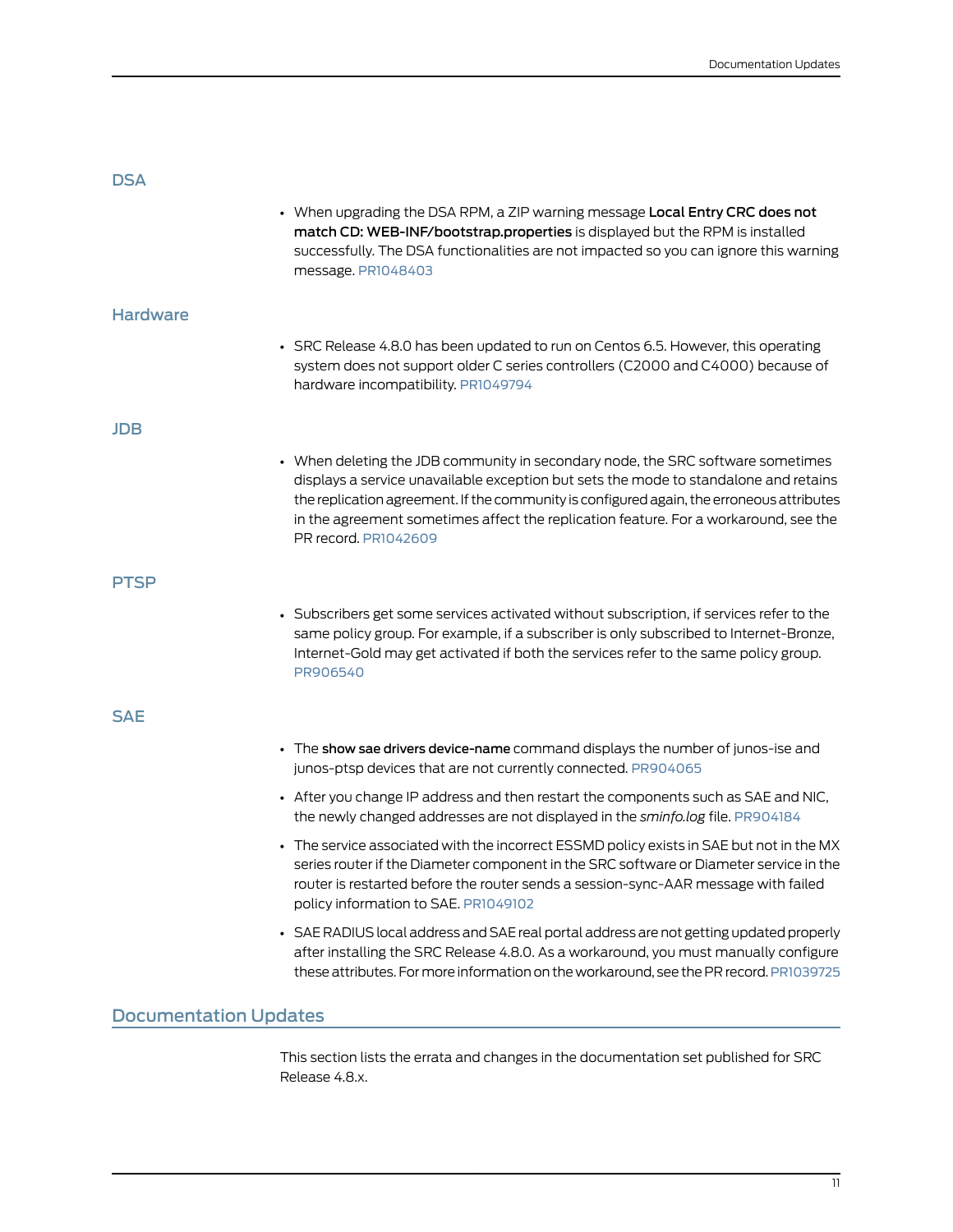• In the *Configuring an SRC Component to Store Log Messages in a File (SRC CLI)* section and the *Enabling Network Device-Specific Filtering for SAE Debug Logs (SRC CLI)* subsection under the *Categories and Severity Levels for Event Messages* section in *SRC PE Monitoring and Troubleshooting Guide*, a note incorrectly states that after you configure the device-filter-key option, you should restart the SAE for the configuration to take effect.

There is no requirement to restart the SAE after configuring the device-filter-key option.

# <span id="page-11-0"></span>Migration

This section provides information about migrating from earlier SRC software releases to SRC Release 4.8.0.

# <span id="page-11-1"></span>Policy Changes

Starting with SRC Release 4.2.0, an action configured for a policy rule no longer requires a name to identify the action. Old configurations with a name are accepted.



NOTE: You cannot have multiple instances of the same action configured for one rule.

#### <span id="page-11-2"></span>Migrating VTAs Running on Solaris to SRC VTA Running on the C Series Controller

If you have Solaris-based VTAs running and want to migrate to the SRC 4.8 VTA, which runs on the C Series Controller, contact Juniper Networks Professional Services.

The basic procedure to migrate from Solaris-based VTAs to a VTA running on SRC 4.8 C Series Controllers is:

- 1. Copy your VTA configuration data into the Juniper Networks database (if necessary).
- 2. Execute a shell script to copy the VTA configuration to a new version compatible with the SRC VTA. This script is specific to your environment. Please contact Juniper Networks Professional Services for assistance.
- 3. Configure and start the SRC VTA.
- 4. Shut down the Solaris VTA.
- 5. Modify the SAE EJB plug-ins to send their events to the SRC VTA.

To run both Solaris-based VTAs and SRC-based VTAs, the Solaris-based VTAs must be running a minimum of SRC Release 4.1 software.



NOTE: With the inclusion of the VTA in the SRC software package that runs on the C-Series Controller, there is no longer a separate application library package. If you wish to continue running your VTA on a Solaris host, use the SRC 4.1 Application Library package. The SRC 4.1 VTA is compatible with SRC 4.8.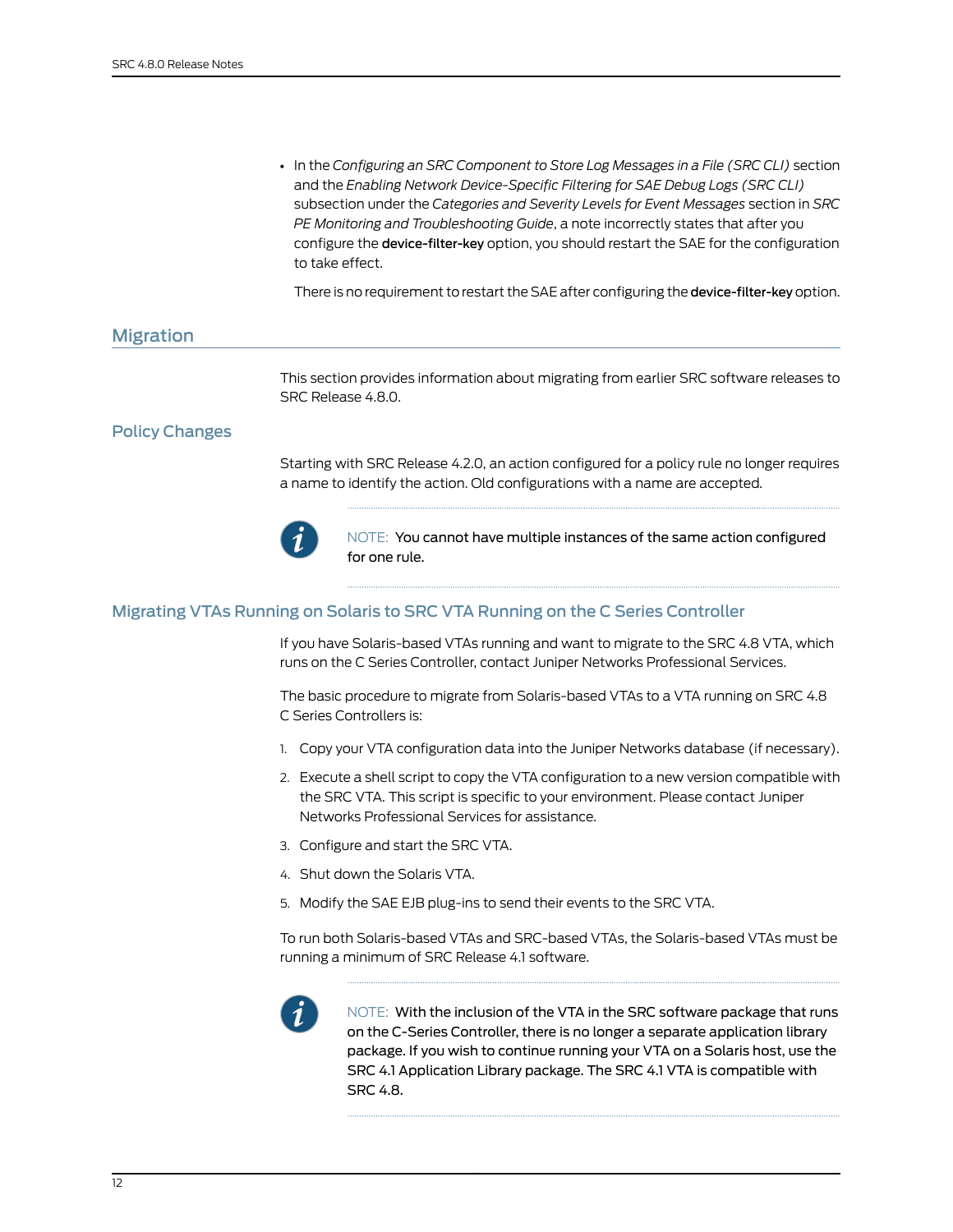# <span id="page-12-0"></span>Migrating the C Series Controller to Software Release 4.8.0

You cannot upgrade the C Series Controller software to Release 4.8.0 from an earlier release by using the request system upgrade url *url* command, because SRC 4.8.0 uses a different operating system (Centos 6.5). You must reimage the controller by using the USB storage device. For more information about using the USB storage device to reimage the controller, see *Recovering or Installing System Software on a C Series Controller by Using the USB Storage Device Supplied by Juniper Networks*.

The basic procedure to migrate the C Series Controller from earlier release to Release 4.8.0 is:

1. Back up the configuration to the USB storage device or to a remote server by using the save and file copy commands.



NOTE: We recommend that you back up the configuration to the remote server.

- 2. Create an installation medium by using the read/write USB storage device.
- 3. Boot the controller from the USB storage device and install the software.
- 4. Load the backup configuration by using the load command.

You can load backup configuration from the XML, text, or LDAP LDIF file. Before loading backup configuration from XML or text file, you must perform the following steps in the backup configuration to avoid errors:

- For all router drivers, set the minimum thread pool size to 100.
- For all SRC components, set the maximum file size to 2,000,000.
- Define network device type and SAE connection.
- Delete logrotate configurations.
- Delete the external interface configurations.

# <span id="page-12-2"></span><span id="page-12-1"></span>Restrictions and Recommendations

#### <span id="page-12-3"></span>**VTA**

VTAs have been tested with the following databases:

- MySQL version 4.0.13 (http://www.mysql.com)
- Oracle Database version 9i (http://www.oracle.com)

# RADIUS Server

Juniper Networks SRC Release 4.8.0 was tested with Juniper Networks Steel-Belted Radius Carrier server.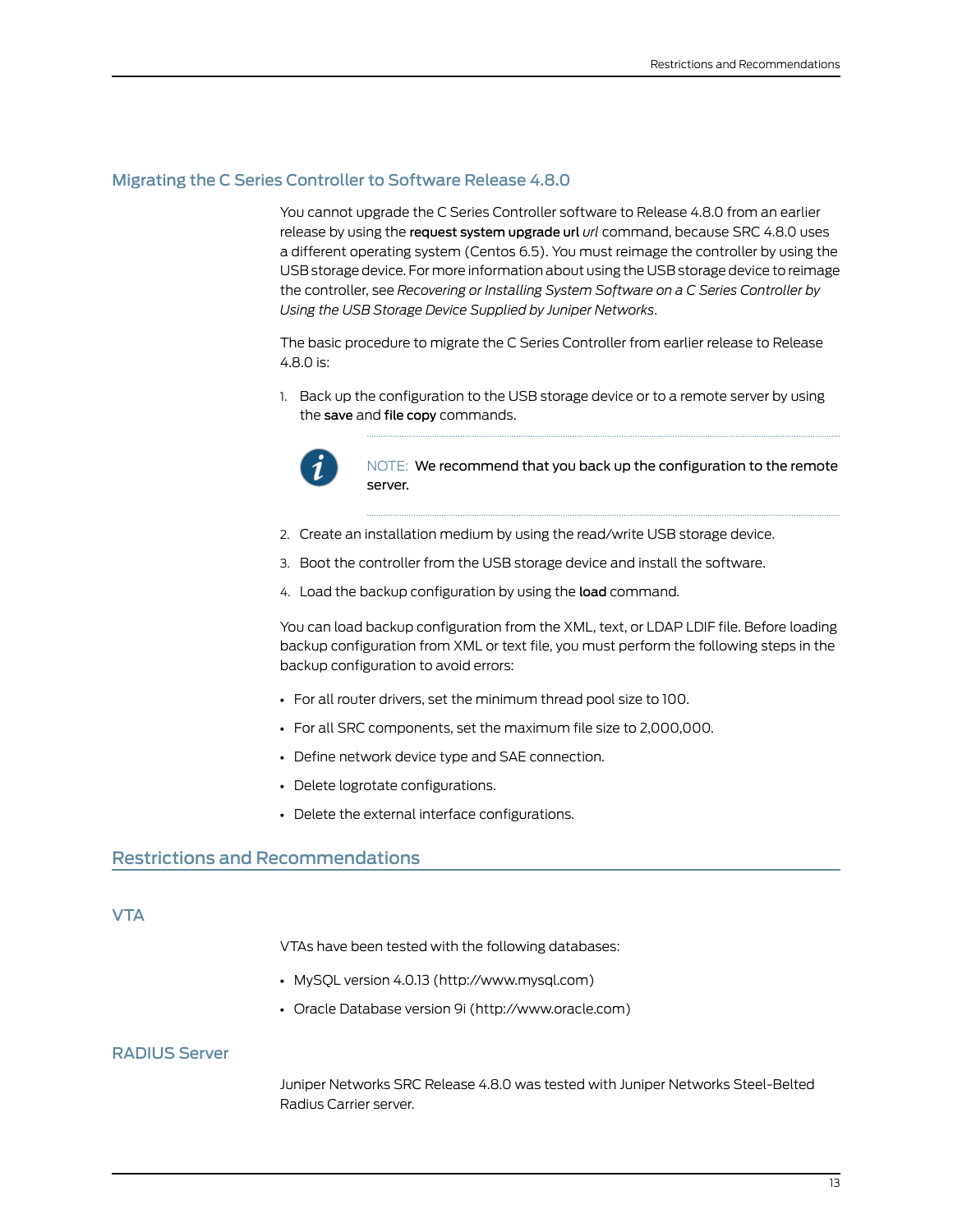Any RADIUS product compliant with RFC 2865 and RFC 2866 should be suitable for use with SRC Release 4.8.0.

#### <span id="page-13-0"></span>Web Browsers

The C-Web interface in SRC Release 4.8.0 was tested with and supports only with the following Web browsers:

- Firefox 10.0 or later
- Internet Explorer 8.0 or later
- Chrome 17.0 or later

# <span id="page-13-1"></span>Resolved Problems

This section lists known problems that have been resolved in the current release. For more information about resolved problems, contact JTAC.

For the most complete and latest information about resolved issues, use the Juniper Networks online [Problem](https://prsearch.juniper.net) Report Search application.

# <span id="page-13-2"></span>**SAE**

The following problems are resolved:

- The JSRC router driver remains in state-in-transition state, when a current state changing event is interrupted by a second state changing event and the current state changing event on interruption triggers a new state changing event. [PR998494](https://prsearch.juniper.net/PR998494)
- The JSRC router driver remains in state-in-transition state when SRQ message is received and if the other messages such as AAR, STR, and ACR are received during the same time frame as SRQ. [PR998440](https://prsearch.juniper.net/PR998440)

# <span id="page-13-3"></span>SRC Software Compatibility Matrix

<span id="page-13-4"></span>[Table](#page-13-4) 1 on page 14 shows which versions of the SRC software are compatible with specified versions of the Junos OS and JunosE OS.

For the most current information about supported software releases, contact JTAC.

#### Table 1: SRC Software Compatibility with JunosE OS and Junos OS

| <b>SRC Software Release</b> | Tested with JunosE Release | Tested with Junos OS Release   |
|-----------------------------|----------------------------|--------------------------------|
| 4.2.0                       | 12.2.1, 12.3.0, 13.0.0     | 11.1R5.4 - 11.2R2.4 - 11.4R1.9 |
| 4.3.0                       | 13.0.0, 13.1.0, 13.2.0b1-7 | 11.4, 12.2, 12.3               |
| 4.4.0                       | 13.2.0, 13.3.0, 14.1.0     | 11.4x27, 12.2x49, 12.3R3       |
| 4.5.0                       | 14.2.0, 13.2.2, 14.3.0     | 12.3R3.1, 11.4X27.46, 13.3     |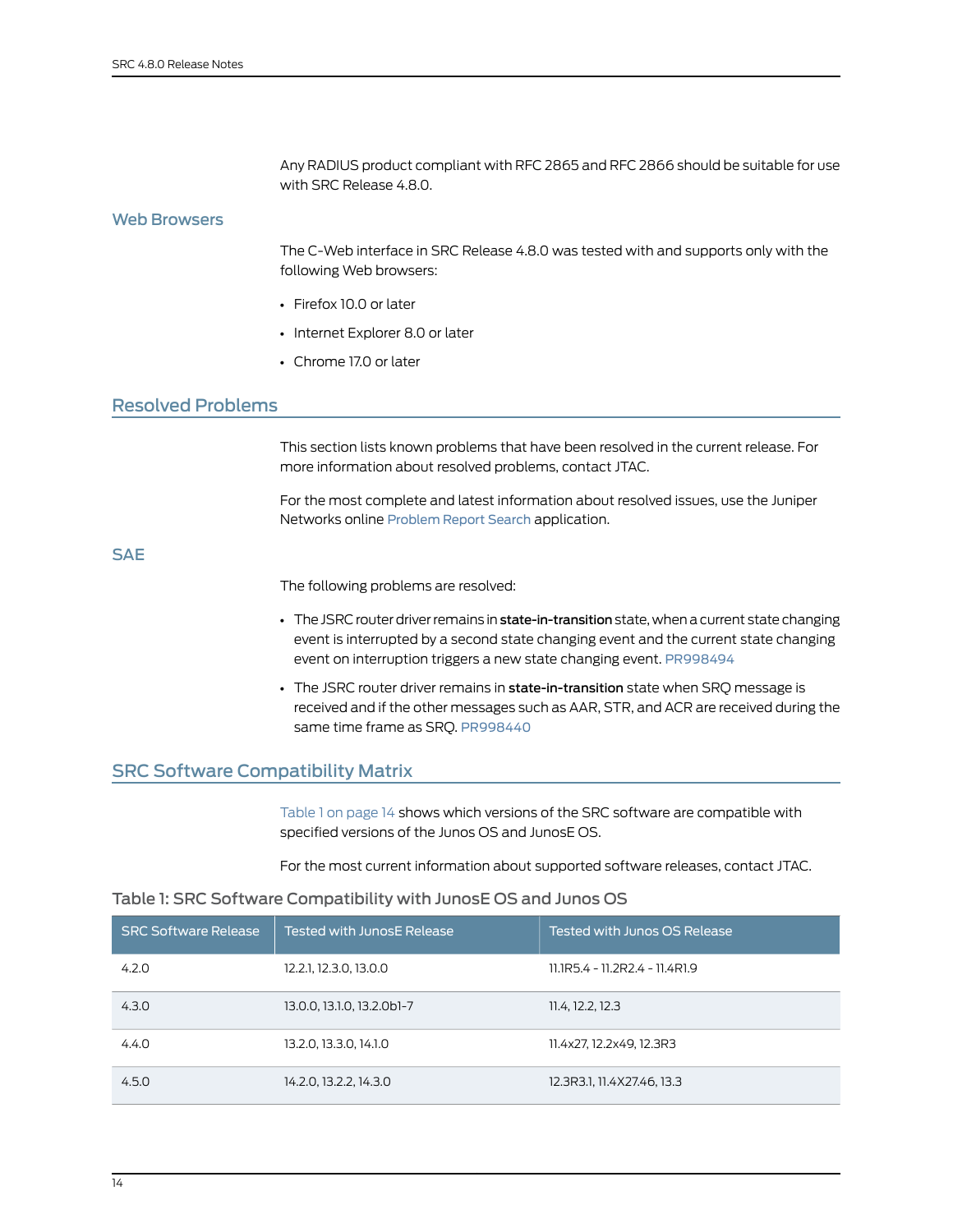| <b>SRC Software Release</b> | Tested with JunosE Release | Tested with Junos OS Release        |
|-----------------------------|----------------------------|-------------------------------------|
| 4.6.0                       | 14.3.0, 14.1.1, 13.2.3     | 11.4X27.55, 12.3R4.6, 13.3          |
| 4.7.0                       | 14.3.0, 14.3.1, 15.1.0b1-7 | 12.3R6.6, 13.3R2.7, 14.1X50 - D40.1 |
| 4.8.0                       | 14.3.2, 15.1.0             | 12.3R8.7, 13.3R5.4, 14.1.X50-D75    |

#### Table 1: SRC Software Compatibility with JunosE OS and Junos OS *(continued)*

# <span id="page-14-0"></span>Third-Party Software

This section lists the third-party software that is included with SRC Release 4.8.0. The third-party software is required to work with certain SRC components, and Juniper Networks supports issues associated with this software.

- 389 Directory Server v1.2.11.32 (<http://directory.fedoraproject.org/>)
- 4Suite 1.0.2-0 (<http://sourceforge.net/projects/foursuite/>)
- aParse (<http://www.parse2.com/>)
- Apache-Axis 1.4 (<https://axis.apache.org/axis/>)
- Apache-Avalon 4.1.4 (<http://avalon.apache.org>)
- Apache-jakarta-ora 2.0.8 (<http://www.jajakarta.org/oro/>)
- Beepcore-java 0.0.08 (<http://www.beepcore.org>)
- BouncyCastle CryptoAPI 1.33 (<http://bouncycastle.org/java.html>)
- Castor 0.9-AA (<http://castor.codehaus.org>)
- Centos 6.5 (<http://centos.org>)
- expect4j 1.0 (<https://github.com/cverges/expect4j>)
- GNUPROLOG for Java (<http://gnuprologjava.sourceforge.net>)
- ini4j 0.4 (<http://ini4j.sourceforge.net>)
- JacORB 2.3.1 (<http://www.jacorb.org>)
- Jakarta Commons Collections 3.1 (<http://jakarta.apache.org/commons/collections>)
- Jakarta Struts 1.1-Beta3 (<http://jakarta.apache.org/struts/index.html>)
- jax 0.0.15 (<http://www.ibr.cs.tu-bs.de/projects/jasmin/jax.html>)
- JBoss J2EE Server 6.0.1 Final Neo (<http://jboss.org>)
- JDBM 0.12 (<http://jdbm.sourceforge.net>)
- Jersey 1.4 (<http://jersey.java.net>)
- JETTY 4.2.24 (<http://www.eclipse.org/jetty>)
- Jython 2.2 (<http://www.jython.org>)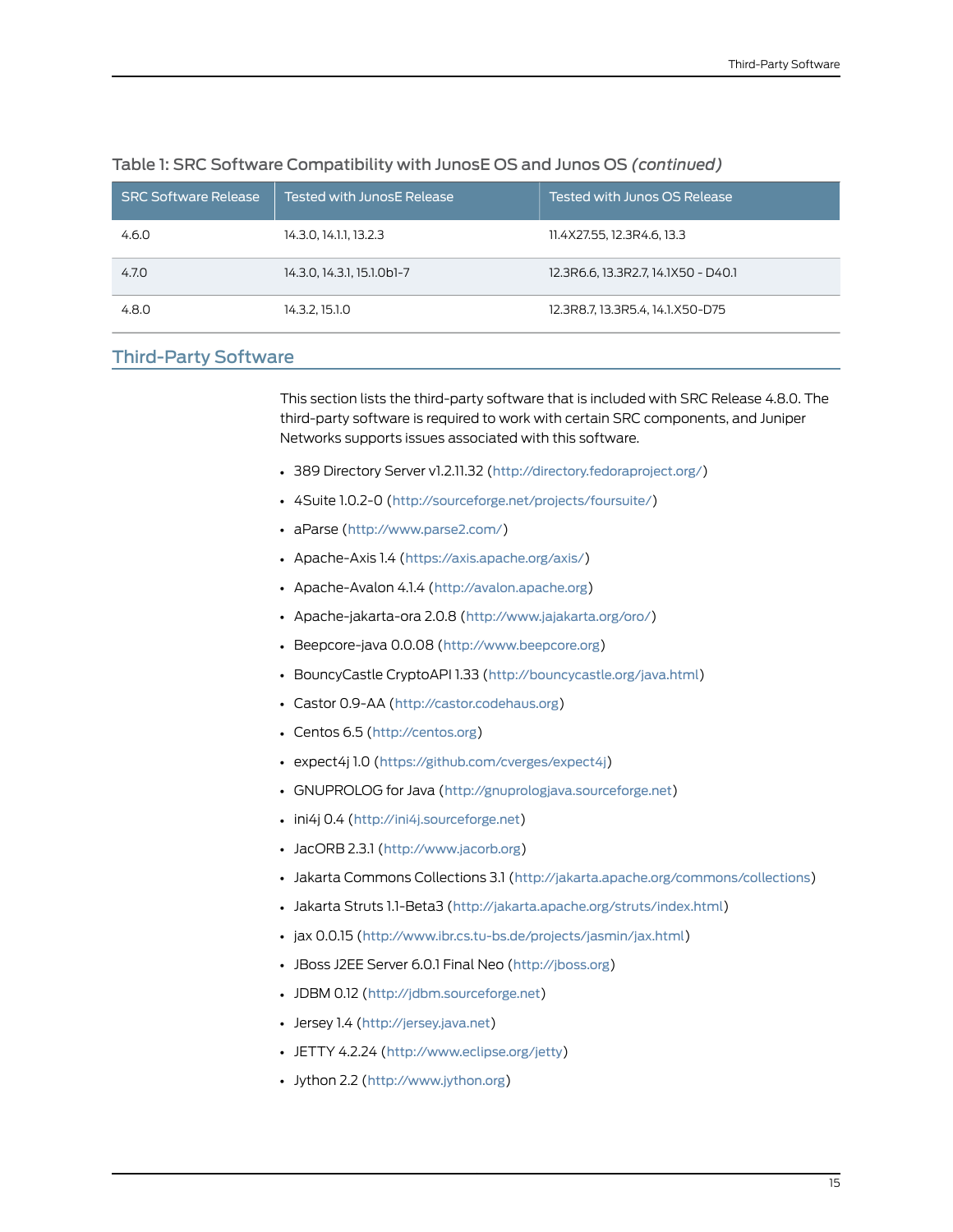- lksctp-tools 1.0.10-7 (<http://lksctp.sourceforge.net>)
- mozilla rhino javascript engine 1.5 (<http://www.mozilla.org/rhino>)
- MySQL Cluster 7.1 (<http://www.mysql.com/products/cluster>)
- OmniORB 4.2.0-45.1 (<http://omniorb.sf.net>)
- omniORBpy-4.2.0-30.1 (<http://omniorb.sf.net>)
- OpenJDK 1.6.0.26 (<http://openjdk.java.net>)
- pam-radius\_auth 1.3.16-1 ([http://freeradius.org/pam\\_radius/](http://freeradius.org/pam_radius/))
- pam-tacplus 1.2.9-4 ([http://freecode.com/projects/pam\\_tacplus](http://freecode.com/projects/pam_tacplus))
- perl-Config-General 2.38-1 (<http://search.cpan.org/dist/Config-General/General.pm>)
- perl-RRD-Simple 1.44-1 (<http://search.cpan.org/dist/RRD-Simple>)
- proctitle 0.0.2-1
- PYSNMP 1.6.5-1 (<http://pysnmp.sourceforge.net>)
- RRD Bot 0.9.7 (<http://thewalter.net/stef/software/rrdbot>)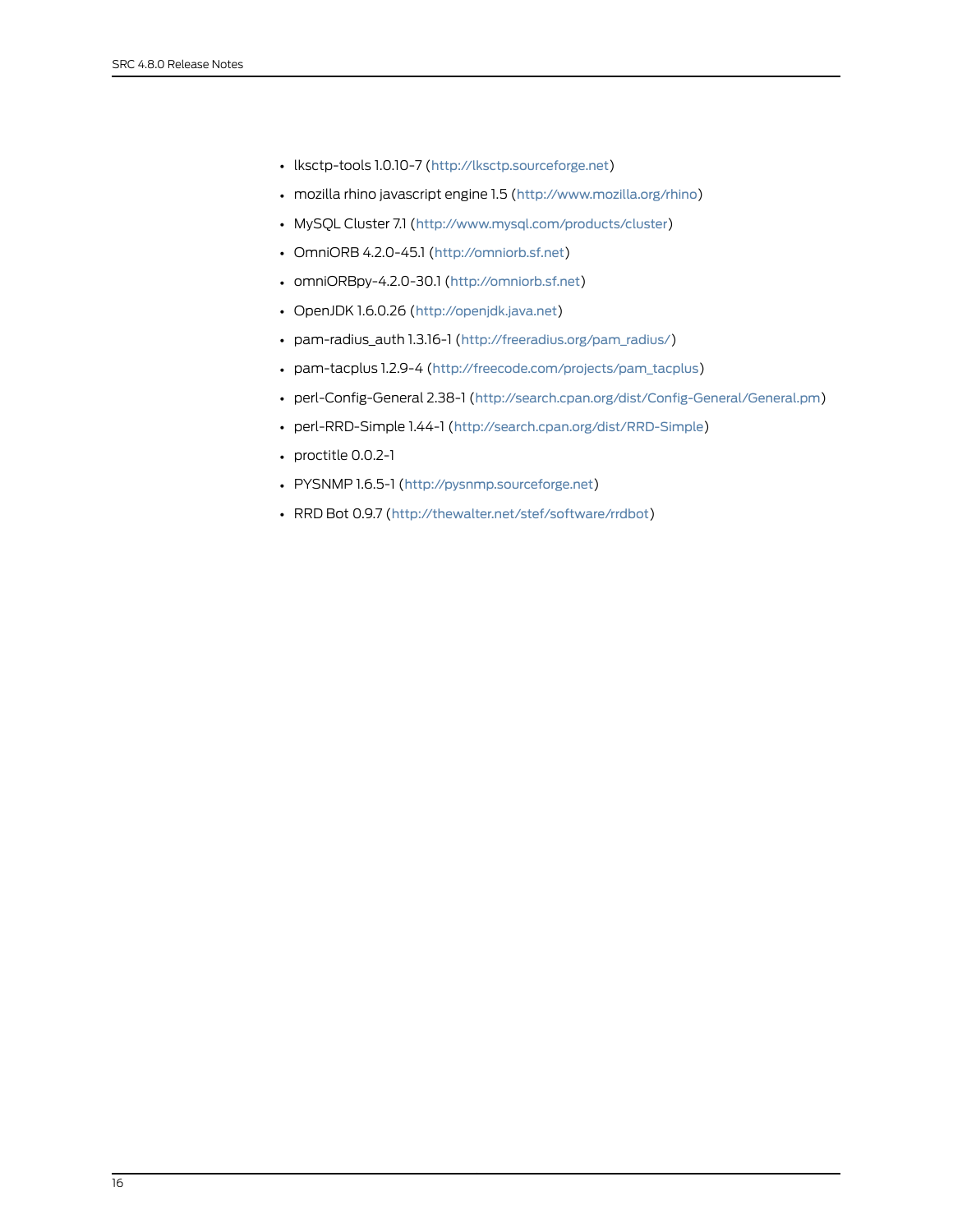# <span id="page-16-0"></span>SRC Documentation and Release Notes

For a list of related SRC documentation, see

[http://www.juniper.net/techpubs/en\\_US/release-independent/src/information-products](http://www.juniper.net/techpubs/en_US/release-independent/src/information-products/pathway-pages/c-series/product/index.html) [/pathway-pages/c-series/product/index.html](http://www.juniper.net/techpubs/en_US/release-independent/src/information-products/pathway-pages/c-series/product/index.html).

If the information in the latest release notes differs from the information in the documentation, follow the *SRC PE Release Notes*.

To obtain the most current version of all Juniper Networks ® technical documentation, see the product documentation page on the Juniper Networks website at <http://www.juniper.net/techpubs/>.

#### <span id="page-16-1"></span>Documentation Feedback

We encourage you to provide feedback, comments, and suggestions so that we can improve the documentation. You can send your comments to [techpubs-comments@juniper.net](mailto:techpubs-comments@juniper.net?subject=), or fill out the documentation feedback form at <https://www.juniper.net/cgi-bin/docbugreport/>. If you are using e-mail, be sure to include the following information with your comments:

- Document or topic name
- URL or page number
- Software release version (if applicable)

# <span id="page-16-2"></span>Requesting Technical Support

Technical product support is available through the Juniper NetworksTechnical Assistance Center (JTAC). If you are a customer with an active J-Care or JNASC support contract, or are covered under warranty, and need post-sales technical support, you can access our tools and resources online or open a case with JTAC.

- JTAC policies—For a complete understanding of our JTAC procedures and policies, review the JTAC User Guide located at <http://www.juniper.net/us/en/local/pdf/resource-guides/7100059-en.pdf>.
- Product warranties—For product warranty information, visit <http://www.juniper.net/support/warranty/>.
- JTAC hours of operation—The JTAC centers have resources available 24 hours a day, 7 days a week, 365 days a year.

#### <span id="page-16-3"></span>Self-Help Online Tools and Resources

For quick and easy problem resolution, Juniper Networks has designed an online self-service portal called the Customer Support Center (CSC) that provides you with the following features: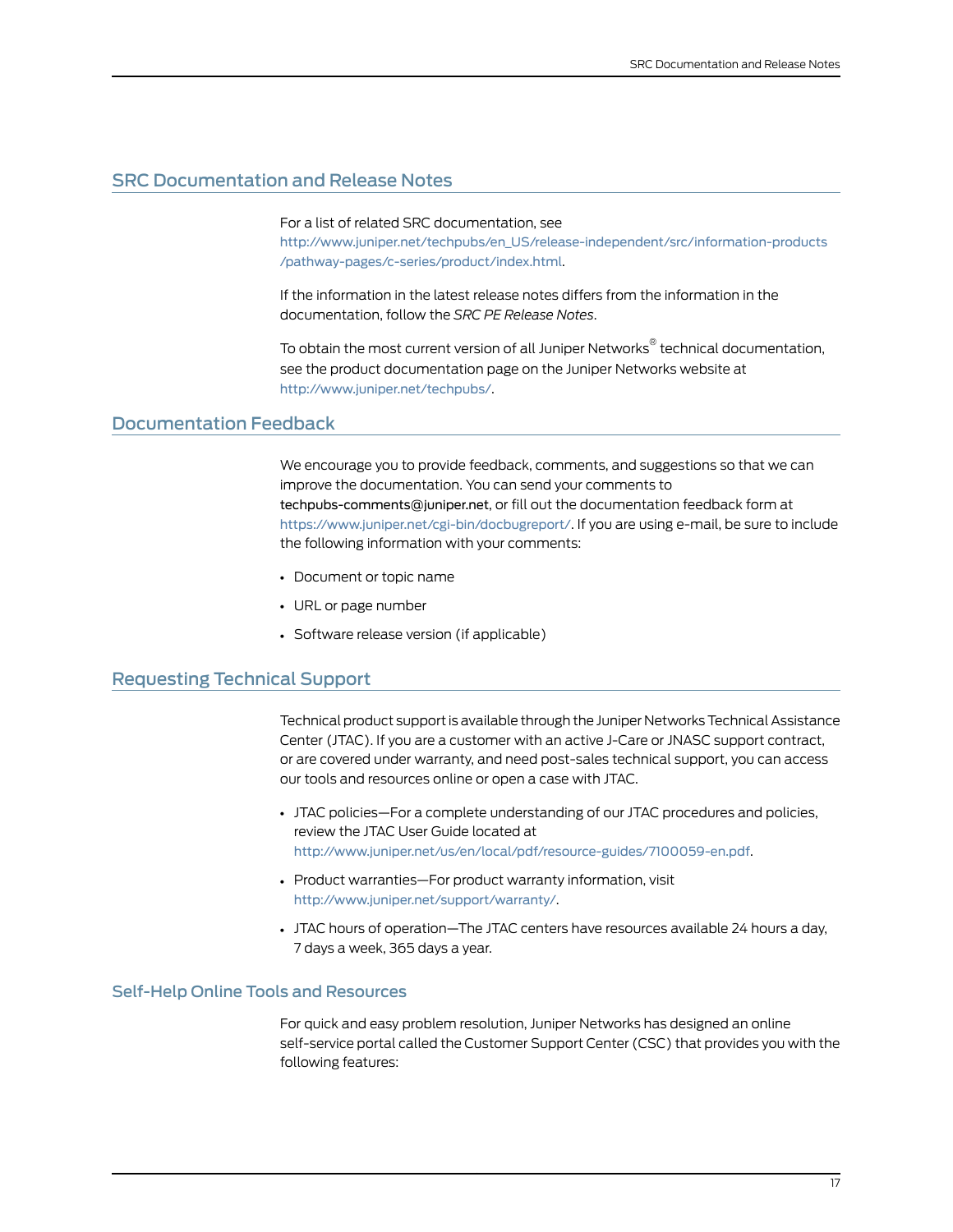- Find CSC offerings: <http://www.juniper.net/customers/support/>
- Search for known bugs: <http://www2.juniper.net/kb/>
- Find product documentation: <http://www.juniper.net/techpubs/>
- Find solutions and answer questions using our Knowledge Base: <http://kb.juniper.net/>
- Download the latest versions of software and review release notes: <http://www.juniper.net/customers/csc/software/>
- Search technical bulletins for relevant hardware and software notifications: <https://www.juniper.net/alerts/>
- Join and participate in the Juniper Networks Community Forum: <http://www.juniper.net/company/communities/>
- Open a case online in the CSC Case Management tool: <http://www.juniper.net/cm/>

To verify service entitlement by product serial number, use our Serial Number Entitlement (SNE) Tool: <https://tools.juniper.net/SerialNumberEntitlementSearch/>

#### <span id="page-17-0"></span>Opening a Case with JTAC

You can open a case with JTAC on the Web or by telephone.

- Use the Case Management tool in the CSC at <http://www.juniper.net/cm/>.
- Call 1-888-314-JTAC (1-888-314-5822 toll-free in the USA, Canada, and Mexico).

For international or direct-dial options in countries without toll-free numbers, see <http://www.juniper.net/support/requesting-support.html>.